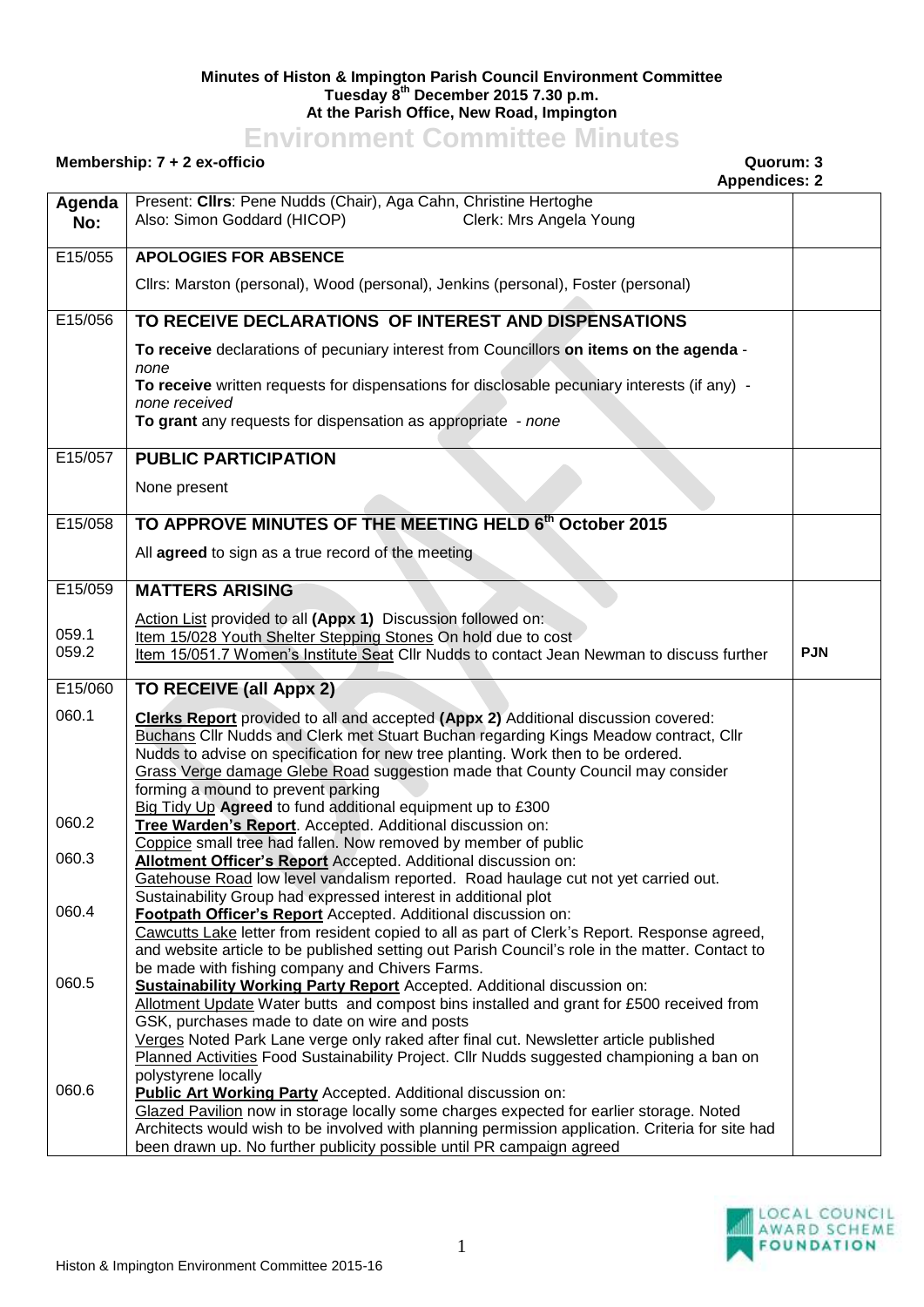|         | BT Box now owned by Parish Council. Plans to repaint and replace window panel<br>Workshop for treatment of Public Realm at Station Road/Guided Busway. Emily Haysom to<br>feedback on workshop findings                                                                              |                       |
|---------|--------------------------------------------------------------------------------------------------------------------------------------------------------------------------------------------------------------------------------------------------------------------------------------|-----------------------|
| 060.7   | Village Green Report Accepted. Full discussion on:<br>Yesteryear Road Run Agreed use of Village Green, in event of fair weather, with no charge                                                                                                                                      |                       |
|         | Christmas Lights Very good comments received from residents. Agreed to write<br>congratulating groundstaff and contractor, Tates Trees                                                                                                                                               |                       |
|         | Santas Grotto lights Agreed to budget for power supply for 2016 for permanent display over<br>seasonal period                                                                                                                                                                        |                       |
| 060.8   | Burial Ground Report Accepted. Additional discussion on:<br>Cllr Hertoghe had visited Burial Ground and felt composting area sufficient, with additional                                                                                                                             |                       |
|         | screening required. Recommendation for clearance of items near to entrance gate<br>(enviro.volunteer's equipment) and replacement littler bins/dual recycling bins.                                                                                                                  |                       |
|         | Fencing along B1049 Agreed to request Steve Gill to repair damage to chestnut fencing as<br>emergency order. Also to include any emergency repair work to fence between allotments and                                                                                               |                       |
| 060.9   | <b>Burial Ground</b>                                                                                                                                                                                                                                                                 |                       |
|         | HICOP Report Simon Goddard asked for update on request for road signage with Highways<br>Committee. Pruning workshop due to be held. Wassailing in January.                                                                                                                          |                       |
|         | CIIr Nudds to liaise with HICOP members on tree planting plans for Manor Field, in terms of<br>best siting. Cllr Nudds confirmed intention for providing habitat and understorey. Noted logs<br>near to orchard were for biodiversity reasons and not to be removed. Any dumped wood |                       |
|         | (skirting etc) to be removed                                                                                                                                                                                                                                                         |                       |
| E15/061 | <b>OTHER MATTERS</b>                                                                                                                                                                                                                                                                 |                       |
| 061.1   | <b>Review Burial Ground Rules &amp; Fees</b>                                                                                                                                                                                                                                         |                       |
|         | Agreed to review for implementation from 1 April 2016. Next agenda to consider draft<br>recommendation from Chair and Clerk. All comments to Clerk                                                                                                                                   | <b>Next</b><br>agenda |
| 061.2   | To Review Village Green Fees<br>Agreed Committee would not wish to charge for charitable groups. Delegated to Clerk and                                                                                                                                                              | Chair/<br>Clerk       |
|         | Chair to negotiate rate for Whyatts Fair after gathering information from other village Parish<br>Councils and City Council re charges. It was envisaged a rate increase above inflation would                                                                                       |                       |
| 061.3   | be appropriate. Committee wish to form strategy re other commercial enterprise bookings<br>To Recommend Environment Committee Budget 2016-17 Precept request Draft                                                                                                                   |                       |
|         | recommendations reviewed. Delegated to Clerk working with Chair and Cllr Nudds to finalise<br>requests, share with Committee members, and inform Finance, Legal and Administration                                                                                                   |                       |
| 061.4   | Committee meeting 11 January 2016                                                                                                                                                                                                                                                    |                       |
|         | Homefield Park Cllr Cahn confirmed discussion underway with Impington Village College<br>Head of English re community Shakespeare event                                                                                                                                              |                       |
|         | Charity Event request from ICAN (Children's Communication Charity) for March 2016. Agreed<br>to invite to meet and discuss final arrangements. Free use for charitable event suggested                                                                                               |                       |
|         | Picnic Areas to be included in precept request                                                                                                                                                                                                                                       |                       |
| E15/062 | <b>OTHER CORRESPONDENCE</b>                                                                                                                                                                                                                                                          |                       |
| 062.1   | CIIr Nudds confirmed Tates Trees had agreed to carry out Christmas tree chipping.<br>Enviro.volunteers to co-ordinate                                                                                                                                                                |                       |
| E15/063 | Date of next meeting                                                                                                                                                                                                                                                                 | <b>PJN</b>            |
|         | Tuesday 23 February 2016                                                                                                                                                                                                                                                             |                       |
| E15/064 | How to communicate meeting discussions/decisions and                                                                                                                                                                                                                                 |                       |
|         | To request items for next agenda                                                                                                                                                                                                                                                     |                       |
|         | Agreed website article to include:                                                                                                                                                                                                                                                   |                       |
|         | Cawcutts (Toads and Badger issues) and Clarification of Parish Council position<br>$\bullet$                                                                                                                                                                                         |                       |
|         | BT Box - looking for restorative ideas/custodians/stewards<br>$\bullet$                                                                                                                                                                                                              |                       |
|         | Big Tidy Up - further spend on equipment<br>$\bullet$<br>$\bullet$                                                                                                                                                                                                                   |                       |
|         | Yesteryear Road Run date<br>Christmas Lights - Matt/Trevor/Adam<br>$\bullet$<br><b>Christmas Tree Chipping Service</b><br>$\bullet$                                                                                                                                                  |                       |